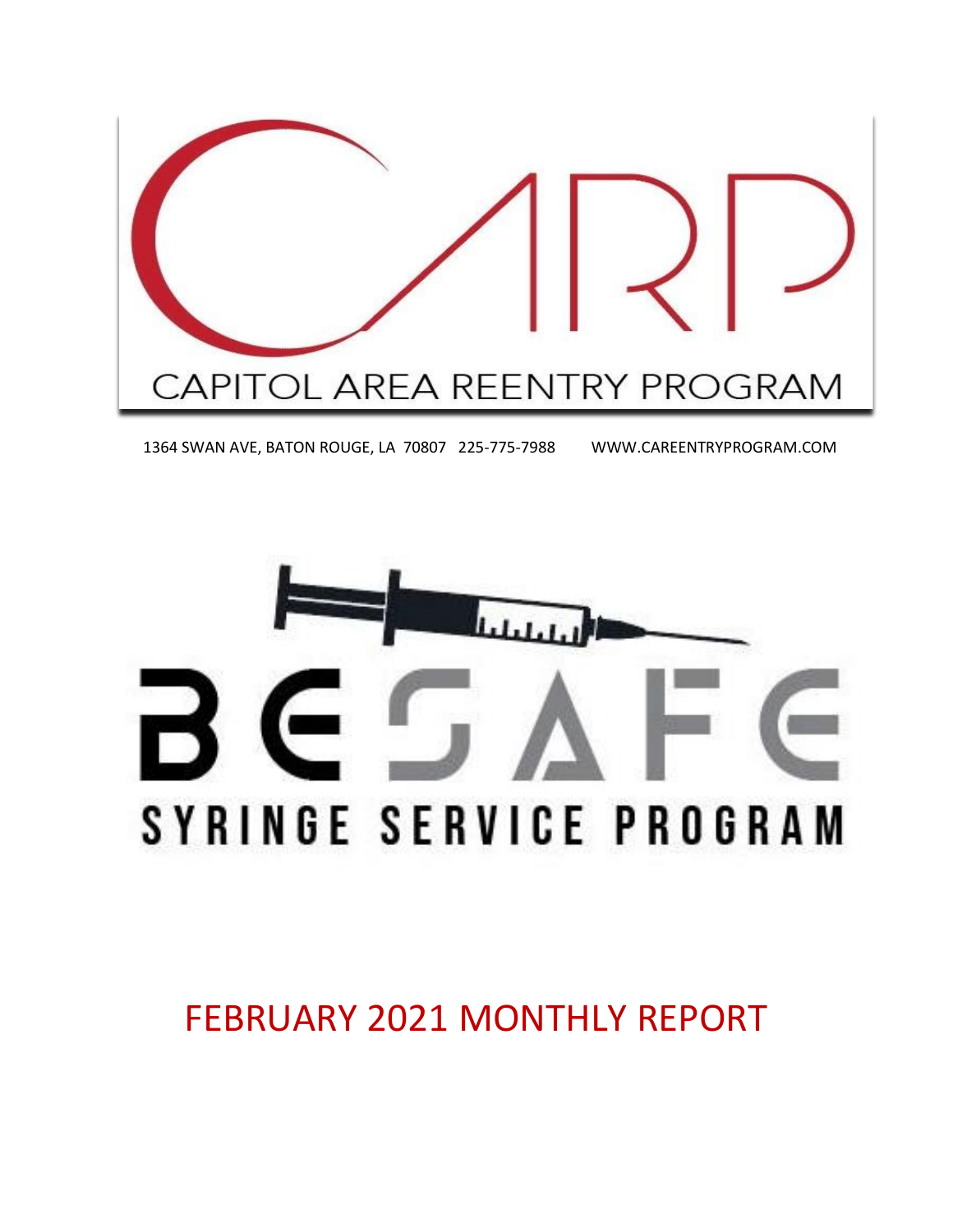#### FEBRUARY 2021



| Naloxolone: | 383 |
|-------------|-----|
| NarcAn:     | 34  |
| Total Kits: | 805 |



| INGW INICHIDUIS. |     | UIILC.       | JOU. | UIUAII-DIX. | υoν |
|------------------|-----|--------------|------|-------------|-----|
| Naloxolone:      | 383 | Outreach:    | 219  | Rural:      | 425 |
| NarcAn:          | 34  | Mobile Unit: |      |             |     |









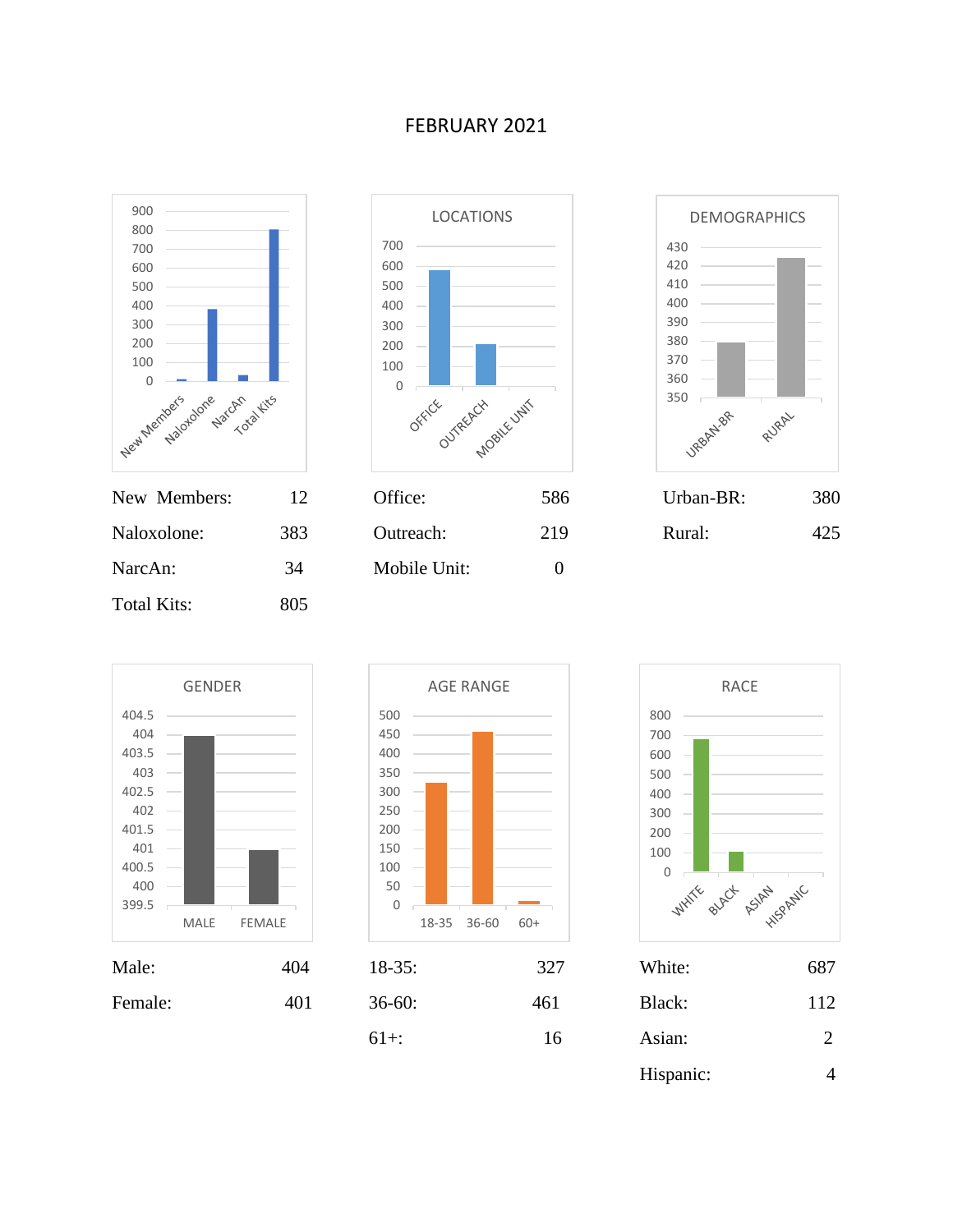# **Program Members**

- **Total | 805**
- Males | 404 Female | 401
- Black | 112
- White | 687
- Hispanic | 4
- Asian | 2
- Ages 18-35 | 327
- Ages 36-60 | 461
- Ages 61 and Over | 16

# **Geographical Area**

Urban & Suburban | 380 Rural | 425

Baton Rouge by Zip Codes:

| 70801-1  | 70802-15 | 70803-1  | 70804-4  |
|----------|----------|----------|----------|
| 70805-42 | 70806-11 | 70807-11 | 70808-34 |
| 70809-55 | 70810-25 | 70811-8  | 70812-10 |
| 70813-   | 70814-8  | 70815-39 | 70816-47 |
| 70817-26 | 70818-22 | 70819-5  | 70820-12 |
| 70821-1  | 70822-   | 70826-1  | 70837-   |
| 70874-   | 70891-1  |          |          |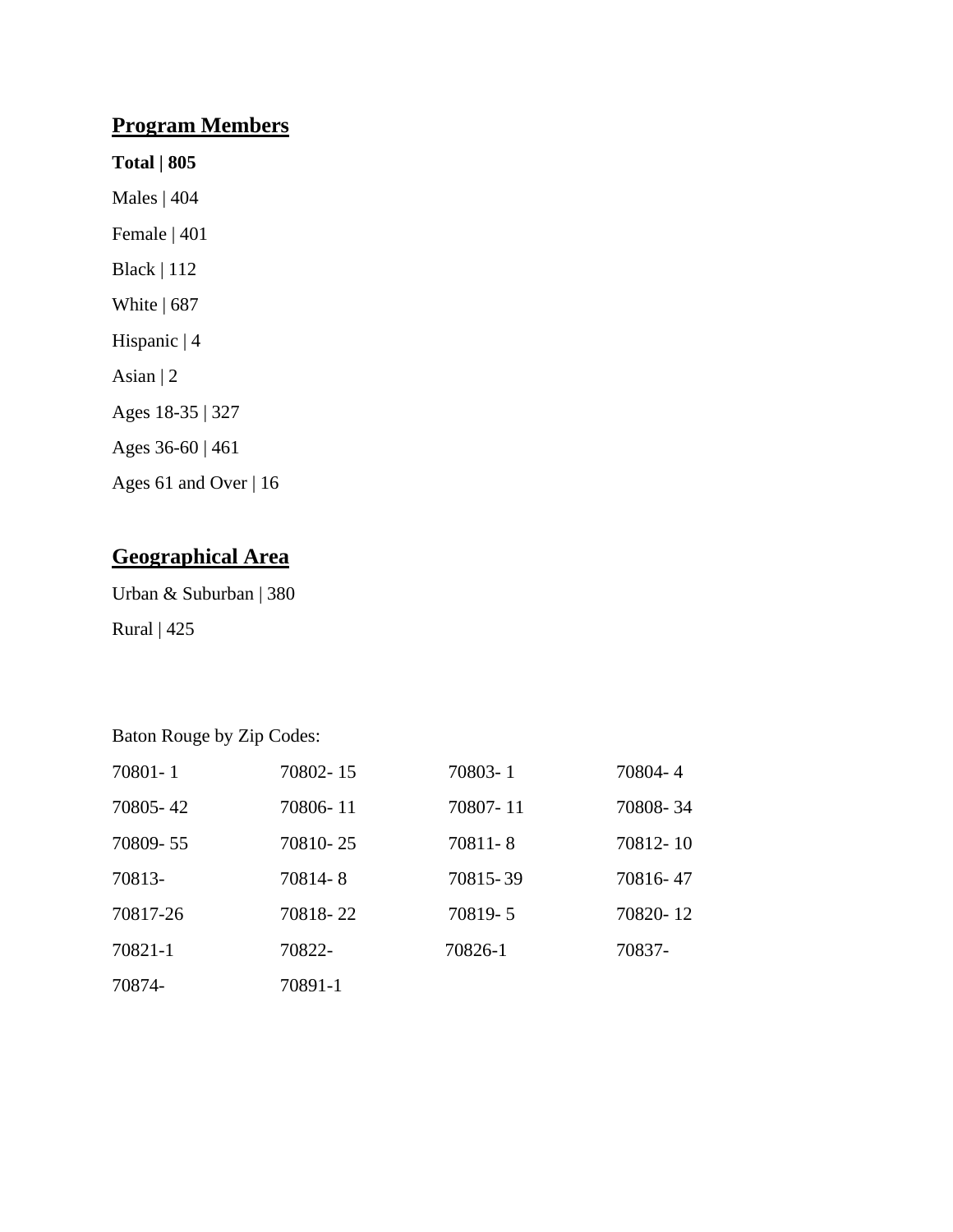# Breakdown by City:

| Abbeville-                   | Addis-4              | Alfords-        | Albany-              |
|------------------------------|----------------------|-----------------|----------------------|
| Aline-2                      | Baker-48             | Baton Rouge-375 | <b>Bayou Goula-2</b> |
| Beuche-2                     | Blanks-              | Brusly-         | Central-28           |
| Clinton-19                   | Denham Springs-62    | Erwinville-2    | Ethel-1              |
| Geismar-1                    | Glynn-               | Gonzales-47     | Hammond-             |
| Hester-1                     | Holden-3             | Jackson-5       | Jarreau-7            |
| Kentwood-                    | Killian-1            | Lafayette-1     | Lake Charles-        |
| Livingston-9                 | Livonia-11           | Mandeville-1    | Maringuoin-          |
| Maurepas-                    | McCrea-1             | Monroe-         | New Roads-           |
| Oscar-3                      | Pine Grove-          | Plaquemine-14   | Ponchatoula-         |
| Port Allen-13                | Prairieville-10      | Ramah-2         | Rosedale-            |
| Slaughter-3                  | Sorrento-            | Springfield-4   | St Amant-14          |
| St Francesville-             | St Gabriel-6         | St Helena-1     | St Martinsville-     |
| Torbert-2                    | Ventress-2           | Wakefield-      | Walker-18            |
| Watson-29                    | <b>White Castle-</b> | Zachary-43      |                      |
| Illinois-                    | Michigan-            | Mississippi-2   | Ohio-                |
| Kentucky-1                   | Virginia-1           |                 |                      |
| <b>*New Members</b>          |                      |                 |                      |
| Total $ 12$                  |                      |                 |                      |
| <b>Kits Distributed</b>      |                      |                 |                      |
| Office $ 586$                | Field $\vert$ 219    |                 | Mobile Unit          |
| <b>Narcan Distributed</b>    |                      |                 |                      |
| Nasal $ 34$                  | Injectable   383     |                 |                      |
| <b>WCK</b> (wound care kits) |                      |                 |                      |

# **Condoms Distributed in Field**

1610